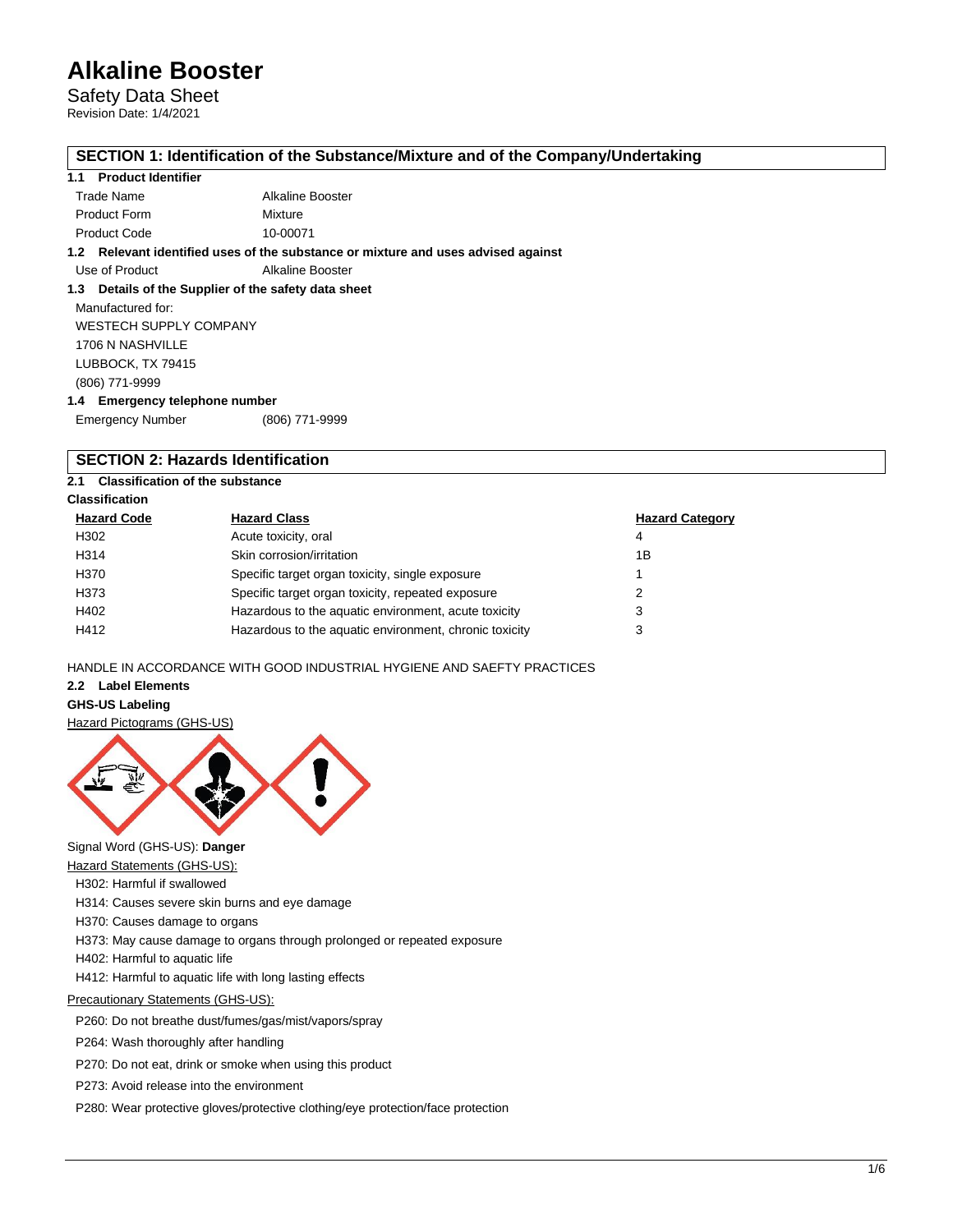# Safety Data Sheet

P310: Immediately call a POISON CENTER or doctor/physician

P321: Specific treatment (see section 4)

P363: Wash contaminated clothing before reuse

P301+P330+P331: IF SWALLOWED: Rinse mouth. Do NOT induce vomiting

P301+P312: IF SWALLOWED: Call a POISON CENTER or doctor/physician if you feel unwell

P303+P361+P353: IF ON SKIN (or hair): Remove/Take off immediately all contaminated clothing. Rinse skin with water/shower

P304+P340: IF INHALED: Remove victim to fresh air and keep at rest in a position comfortable for breathing

P305+P351+P338: IF IN EYES: Rinse cautiously with water for several minutes. Remove contact lenses if present and easy to do – continue rinsing

P307+P311: IF exposed: Call a POISON CENTER or doctor/physician

P405: Store locked up

P501: Dispose of contents/container in accordance with local, state and federal authorities.

#### **2.3 Other Hazards**

No additional information available

#### **2.4 Unknown acute toxicity (GHS-US)**

No Data Available

## **SECTION 3: Composition/Information on Ingredients**

#### **3.1 Substance**

- Not applicable
- **3.2 Mixture**

| <b>Ingredient Name</b>                   | CAS#      | Composition |
|------------------------------------------|-----------|-------------|
| Water                                    | 7732-18-5 | >75%        |
| Sodium Hvdroxide                         | 1310-73-2 | 15-25%      |
| Tetrasodium ethvlenediamine tetraacetate | 64-02-8   | $1-5%$      |

| <b>SECTION 4: First Aid Measures</b> |                                                                                                                                                                                                                                                                                               |  |  |  |  |
|--------------------------------------|-----------------------------------------------------------------------------------------------------------------------------------------------------------------------------------------------------------------------------------------------------------------------------------------------|--|--|--|--|
| 4.1                                  | Description of first aid measures                                                                                                                                                                                                                                                             |  |  |  |  |
| First-Aid measures general           | Never give anything by mouth to an unconscious person. If you feel unwell, seek medical<br>advice (show the label where possible).                                                                                                                                                            |  |  |  |  |
| First-Aid after inhalation           | IF INHALED. Remove victim to fresh air and keep at rest in a position comfortable for breathing.<br>Use artificial respiration and oxygen if needed. If irritation persists, seek medical attention.                                                                                          |  |  |  |  |
| First-Aid after skin contact         | IF ON SKIN. IF ON SKIN (or hair). Remove/Take off immediately all contaminated clothing.<br>Rinse skin with water/shower. Immediately call a POISON CENTER or doctor/physician.<br>Immediately rinse with plenty of water (for at least 15 minutes).                                          |  |  |  |  |
| First-Aid after eye contact          | IF IN EYES. Rinse cautiously with water for several minutes. Remove contact lenses if present<br>and easy to do – continue rinsing. Rinse immediately and thoroughly, pulling the eyelids well<br>away from the eye (15 minutes minimum). If irritation persists, seek medical attention.     |  |  |  |  |
| First-Aid after ingestion            | IF SWALLOWED. Call a POISON CENTER or doctor/physician if you feel unwell. Rinse mouth.<br>Do NOT induce vomiting. Dilute stomach contents by drinking water. If vomiting occurs<br>spontaneously, keep head below hips to prevent breathing vomit into lungs. Call physician<br>immediately. |  |  |  |  |
| 4.2                                  | Most important symptoms and effects, both acute and delayed                                                                                                                                                                                                                                   |  |  |  |  |
| Symptoms/injuries                    | Harmful if swallowed. Causes severe skin burns and eye damage. Causes damage to organs.<br>May cause damage to organs through prolonged or repeated exposure.                                                                                                                                 |  |  |  |  |
| Symptoms/injuries after inhalation   | May cause headache, nausea and irritation of respiratory tract.                                                                                                                                                                                                                               |  |  |  |  |
| Symptoms/injuries after skin contact | Causes severe skin burns and eye damage.                                                                                                                                                                                                                                                      |  |  |  |  |
| Symptoms/injuries after eye contact  | Causes severe skin burns and eye damage.                                                                                                                                                                                                                                                      |  |  |  |  |

Symptoms/injuries after ingestion Harmful if swallowed.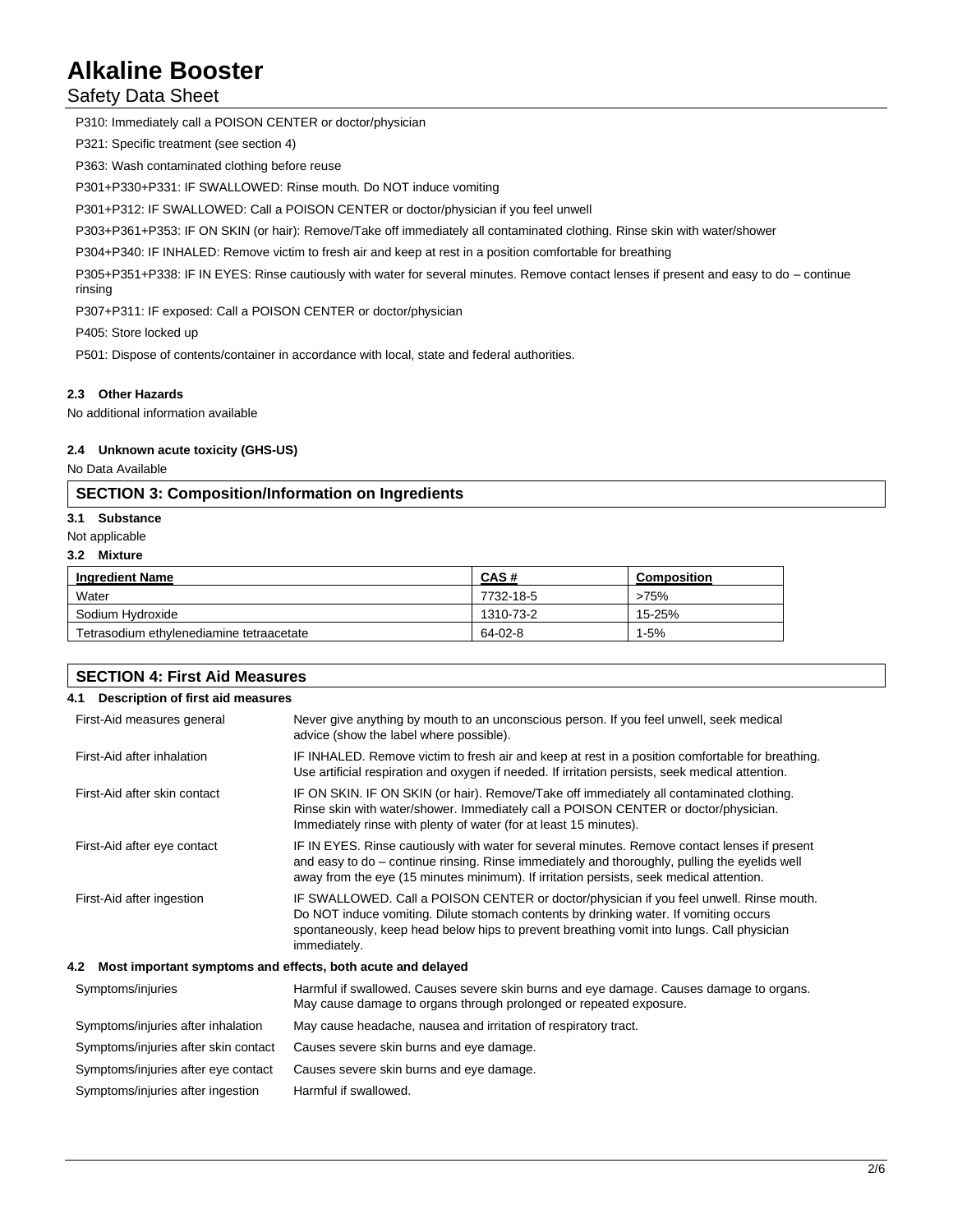Safety Data Sheet

Chronic symptoms May cause damage to organs through prolonged or repeated exposure.

#### **4.3 Indication of immediate medical attention and special treatment needed**

No additional information available

|     | <b>SECTION 5: Firefighting Measures</b>                                                                 |                                                                                                                                                                       |  |  |
|-----|---------------------------------------------------------------------------------------------------------|-----------------------------------------------------------------------------------------------------------------------------------------------------------------------|--|--|
| 5.1 | <b>Extinguishing media</b>                                                                              |                                                                                                                                                                       |  |  |
|     | Suitable Extinguishing Media                                                                            | Alcohol resistant foam. Carbon dioxide. Dry powder. Water spray.                                                                                                      |  |  |
|     | 5.2 Special hazards arising from the substance or mixture                                               |                                                                                                                                                                       |  |  |
|     | Fire Hazard                                                                                             | The product is not flammable.                                                                                                                                         |  |  |
|     | <b>Explosion Hazard</b>                                                                                 | The product is not explosive.                                                                                                                                         |  |  |
|     | Concentrated solution contact with soft metals (e.g. aluminum) will produce hydrogen gas.<br>Reactivity |                                                                                                                                                                       |  |  |
|     | 5.3 Special hazards arising from the substance or mixture                                               |                                                                                                                                                                       |  |  |
|     | Firefighting instructions                                                                               | Do not dispose of fire-fighting water in the environment. Exercise caution when fighting any<br>chemical fire. Use water spray or fog for cooling exposed containers. |  |  |
|     | Protection during firefighting                                                                          | Do not enter fire area without proper protective equipment, including respiratory protection.                                                                         |  |  |
|     | <b>SECTION 6: Accidental Release Measures</b>                                                           |                                                                                                                                                                       |  |  |

|                                                                                                           | 6.1 Personal precautions, protective equipment and emergency procedures                                                    |                                                                                                                                                  |  |
|-----------------------------------------------------------------------------------------------------------|----------------------------------------------------------------------------------------------------------------------------|--------------------------------------------------------------------------------------------------------------------------------------------------|--|
| General measures<br>crews. For personal protection see Section 8.                                         |                                                                                                                            | Ventilate area. Avoid breathing vapors, mist or gas. Spill should be handled by trained clean-up                                                 |  |
|                                                                                                           | 6.1.1 For non-emergency personnel                                                                                          |                                                                                                                                                  |  |
|                                                                                                           | Protective equipment                                                                                                       | Wear Protective equipment as described in Section 8.                                                                                             |  |
| Contain the spill. Do not let product enter drains. Remove unnecessary personnel.<br>Emergency procedures |                                                                                                                            |                                                                                                                                                  |  |
|                                                                                                           | 6.1.2 For emergency responders                                                                                             |                                                                                                                                                  |  |
|                                                                                                           | Protective equipment                                                                                                       | Wear Protective equipment as described in Section 8.                                                                                             |  |
|                                                                                                           | 6.2 Environmental precautions                                                                                              |                                                                                                                                                  |  |
|                                                                                                           |                                                                                                                            | Prevent entry to sewers and public waters. Notify authorities if liquid enters sewers or publics waters.                                         |  |
|                                                                                                           | 6.3 Methods and material for containment and cleaning up                                                                   |                                                                                                                                                  |  |
|                                                                                                           | For containment                                                                                                            | Prevent entry to sewers and public waters. Contain any spills with dikes or absorbents to<br>prevent migration and entry into sewers or streams. |  |
|                                                                                                           | Methods for cleaning up<br>Soak up spills with inert solids, such as clay or diatomaceous earth as soon as possible. Place |                                                                                                                                                  |  |

in a suitable container for disposal in accordance with the waste regulations (see Section 13).

#### **6.4 reference to other sections**

No additional information available.

## **SECTION 7: Handling and Storage**

## **7.1 Precautions for safe handling**

| Precautions for safe handling                                       | Do not handle until all safety precautions have been read and understood. Wear proper safety<br>equipment including chemically resistant gloves and safety glasses or goggles. Use with<br>adequate ventilation. Wash thoroughly after handling. Do not get in eyes or on skin. Do not<br>breathe mist or vapor. Do not swallow. Store between 50 F & 100 F. Keep separate from<br>incompatible materials. |  |
|---------------------------------------------------------------------|------------------------------------------------------------------------------------------------------------------------------------------------------------------------------------------------------------------------------------------------------------------------------------------------------------------------------------------------------------------------------------------------------------|--|
| Conditions for safe storage, including and incompatibilities<br>7.2 |                                                                                                                                                                                                                                                                                                                                                                                                            |  |
| Storage conditions                                                  | Store locked up. Store in approved containers only. Keep container in a cool, well ventilated<br>place away from heat sources and incompatible materials (See Section 10.5). Keep container<br>tightly closed.                                                                                                                                                                                             |  |

## **7.3 Specific end uses**

No additional information

### **SECTION 8: Exposure Controls/Personal Protection**

#### **8.1 control parameters**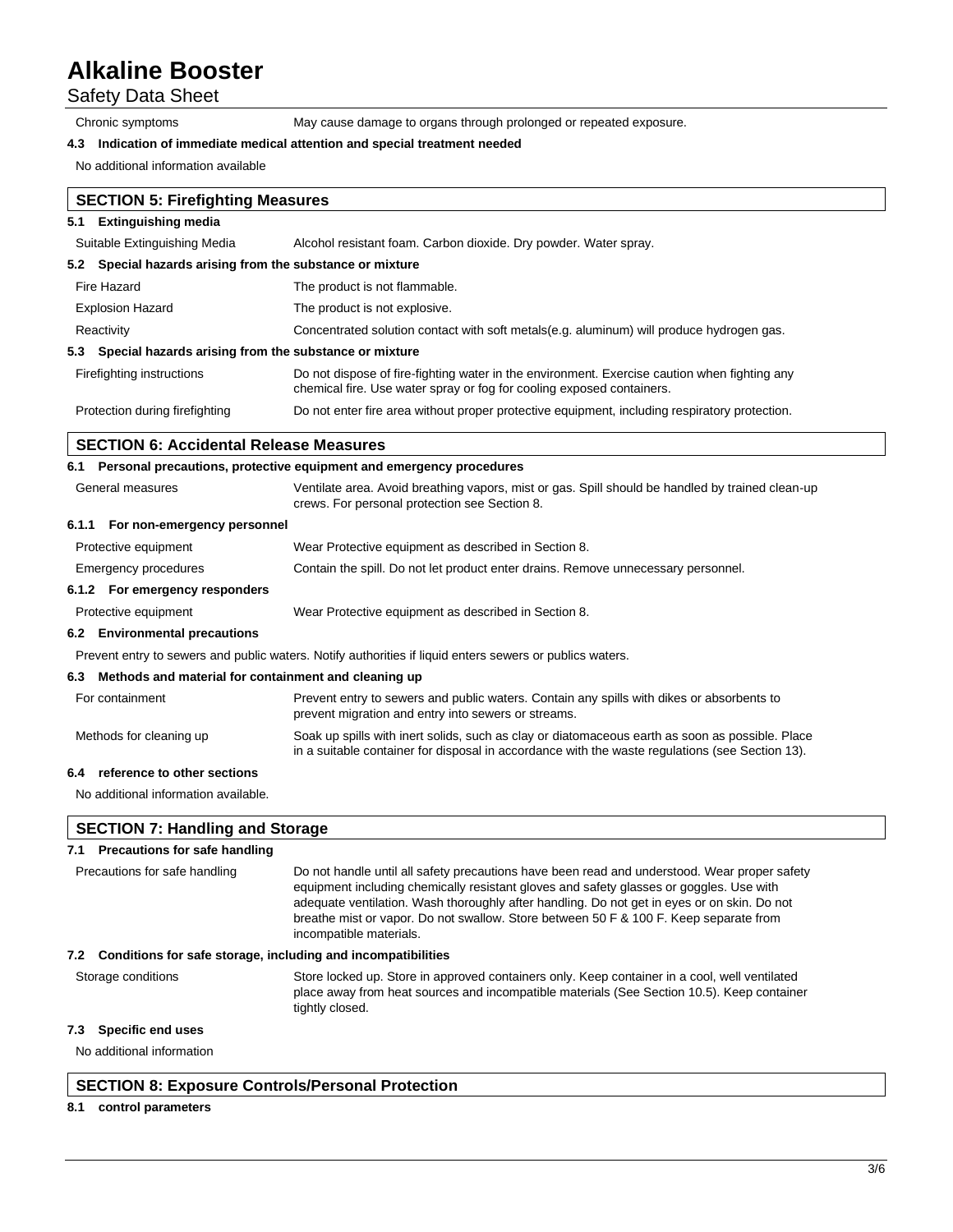# Safety Data Sheet

No OSHA and ACGIH PEL's or TLV's for the listed ingredients of this product unless listed stated below:

| Sodium hydroxide, CAS # 1310-73-2 |                 |                    |                  |
|-----------------------------------|-----------------|--------------------|------------------|
| OSHA PEL (TWA)                    | OSHA PEL (STEL) | OSHA PEL (Ceiling) | ACGIH-TLV        |
| $2 \text{ mg/m}$                  | Not Established | Not Established    | 2 mg/m3(Ceiling) |

### **8.2 Exposure Controls**

| Personal protective equipment | Protective safety glasses or goggles. Chemically resistant gloves. Protective clothing. Possibly<br>a face shield and or respiratory protection of the dependent type.              |  |
|-------------------------------|-------------------------------------------------------------------------------------------------------------------------------------------------------------------------------------|--|
| Hand protection               | Chemical resistant gloves.                                                                                                                                                          |  |
| Eye protection                | Use chemical resistant safety glasses or goggles. A face shield should be worn when the<br>possibility exists for eye or face contact due to spraying liquid or airborne particles. |  |
| Skin and body protection      | Wear long sleeves. Wear suitable protective clothing. Possibly a face shield.                                                                                                       |  |
| Respiratory protection        | Where excessive vapor, mist, or dust may result, use approved respiratory protection<br>equipment.                                                                                  |  |

# **SECTION 9: Physical and Chemical Properties**

| 9.1                              | Information on basic physical and chemical properties |
|----------------------------------|-------------------------------------------------------|
| Appearance                       |                                                       |
| Color                            |                                                       |
| Odor                             |                                                       |
| Odor threshold                   |                                                       |
| pH                               |                                                       |
| Relative Evaporation rate (butyl |                                                       |
| Melting point                    | No data Available                                     |
| Freezing point                   | No data Available                                     |
| Boiling point                    | No data Available                                     |
| Flash point                      | No Data Available                                     |
| Self ignition point              | No data Available                                     |
| Decomposition temperature        | No data Available                                     |
| Flammability (solid, gas)        | No data Available                                     |
| Vapor pressure                   | No data Available                                     |
| Relative vapor density at 20° C  | No data Available                                     |
| <b>Relative Density</b>          | 1.247 $g/ml$                                          |
| Solubility                       | Water soluble                                         |
| Log Pow                          | No data Available                                     |
| Log Kow                          | No data Available                                     |
| Viscosity: Kinematic             | No data Available                                     |
| Viscosity: dynamic               | No data Available                                     |
| <b>Explosive properties</b>      | No data Available                                     |
| Oxidizing properties             | No data Available                                     |
| <b>Explosive Limits</b>          | No data Available                                     |
|                                  |                                                       |

### **9.2 Exposure Controls**

No additional information available

## **SECTION 10: Stability and reactivity**

### **10.1 Reactivity**

Contact with reactive metals (e.g. aluminum) may result in the generation of hydrogen gas.

### **10.2 Chemical Stability**

Stable under recommended handling and storage conditions (see section 7).

### **10.3 Possibility of hazardous reactions**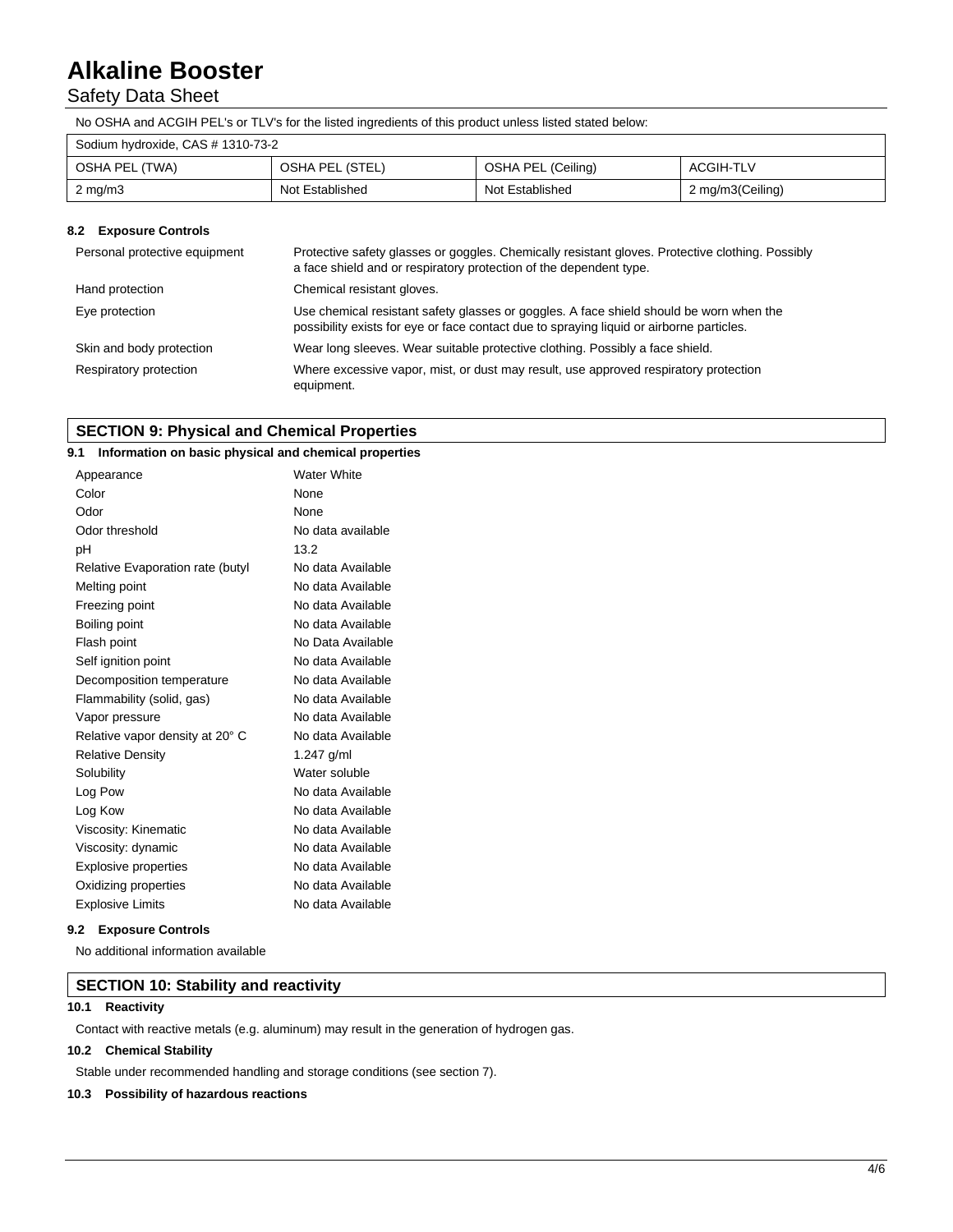# Safety Data Sheet

Corrosive in contact with metals. Contact with metallic substances may release flammable hydrogen gas. Contact with strong acids can create excess heat and cause spattering.

#### **10.4 Conditions to avoid**

None known

#### **10.5 Incompatible Materials**

Avoid contact with: zinc, copper, nickel, aluminum, oxidizers, strong acids, light metals, copper alloys, amphoteric metals, halogenated materials, and prolonged contact with alkali sensitive metals or alloys

#### **10.6 Hazardous decomposition products**

Thermal decomposition can result in: sodium oxides, carbon oxides, and nitrogen oxides

# **SECTION 11: Toxicological information 11.1 Information on toxicological effects** Oral LD50: 1248 mg/kg (rat) Calculated Dermal LD50: > 2000 mg/kg (rabbit) Calculated Inhalation LD50: > 5 mg/l (Dust/mist (Rat)) Calculated Skin Corrosion/irritation **Causes severe skin burns and eye damage** Serious eye damage/irritation Causes severe skin burns and eye damage Respiratory or skin sensitization Not Classified Germ cell mutagenicity Not Classified Carcinogenicity Not Classified Reproductive toxicity Not Classified Specific organ toxicity single exposure Single exposure can result in damage to: respiratory system, eyes, and mucous membranes Specific organ toxicity repeated exposure Not Classified Aspiration hazard Not Classified Symptoms/injuries after inhalation See Section 4 Symptoms/injuries after skin contact See Section 4 Symptoms/injuries after eye contact See Section 4 Symptoms/injuries after ingestion See Section 4 Chronic symptoms Not Classified

## **SECTION 12: Ecological information**

**12.1 Toxicity**

No Data

#### **12.2 Persistence and degradability**

No Data

**12.3 Bioaccumlative potential**

No Data

**12.4 Mobility in soil**

No Data

**12.5 Other adverse effect**

No Data

| <b>SECTION 13: Disposal Considerations</b> |                                                                                                                                                                   |  |
|--------------------------------------------|-------------------------------------------------------------------------------------------------------------------------------------------------------------------|--|
| <b>Waste Treatment methods</b><br>13.1     |                                                                                                                                                                   |  |
| Waste treatment methods                    | Do not discharge to public wastewater systems without permit of pollution control authorities.<br>No discharge to surface waters is allowed without NPDES permit. |  |
| Waste disposal recommendations             | Dispose in a safe manner in accordance with local/national regulations. Do not allow the<br>product to be released to the environment.                            |  |

# **SECTION 14: Transportation information**